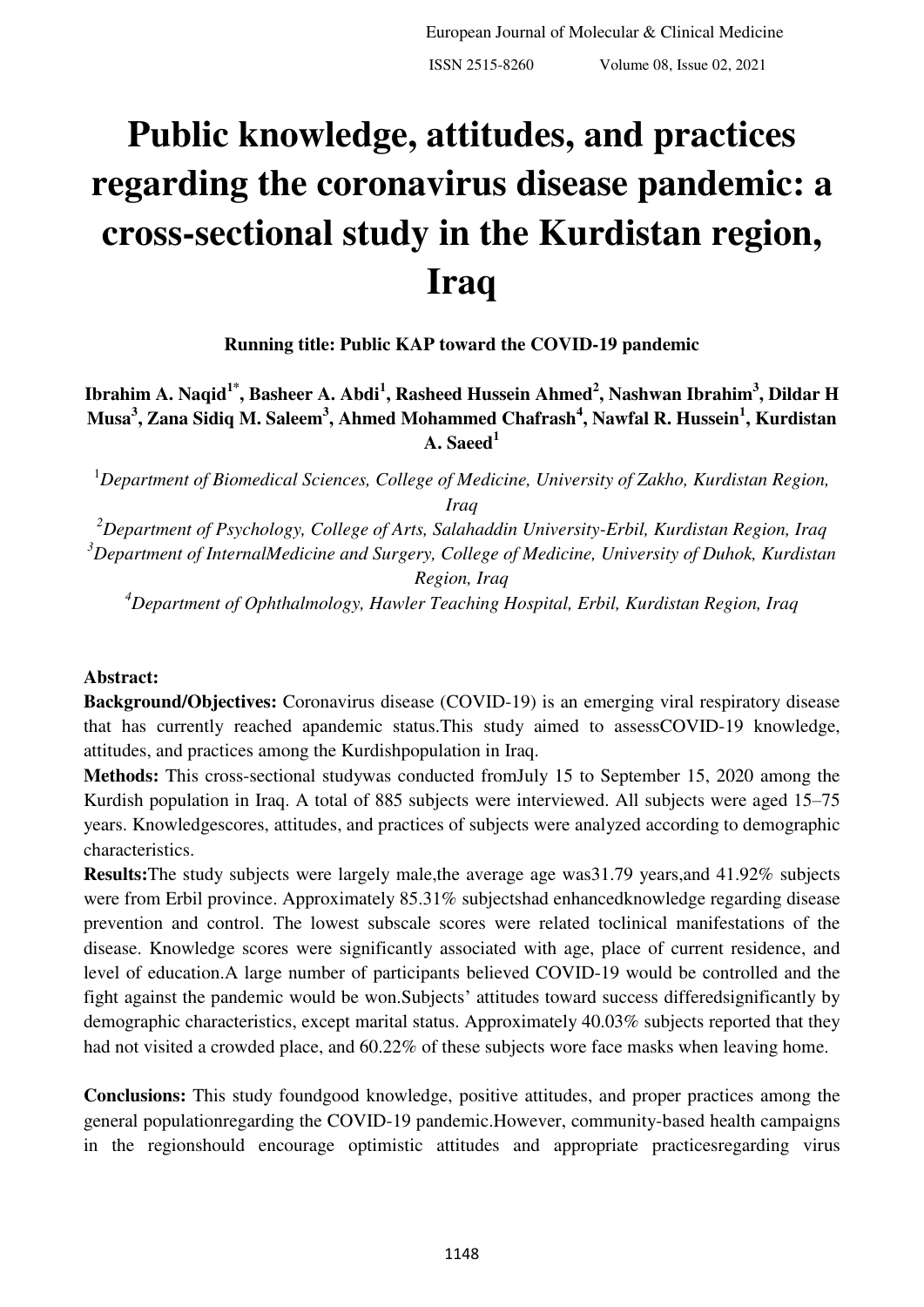containment and dissemination. Our findings may be used as a baseline for planning health education campaigns in the region.

**Keywords:** Attitudes, Iraq,Kurdistan region, Knowledge, Practices, Public health, severe acute respiratory syndrome coronavirus 2

#### **Introduction**

Coronavirus disease(COVID-19), caused by severe acute respiratory syndrome coronavirus 2(SARS-CoV-2), is an emerging viral respiratory disease.Its outbreak was first recognized in December 2019 in Wuhan city, China[\(1\)](#page-6-0).On March 11, 2020, the World Health Organization (WHO), declared the COVID-19 outbreak a pandemic and an community health emergency[\(2\)](#page-6-1).The common clinical signs associated with this disease are fever, cough, respiratory symptoms, shortness of breath, fatigue, and myalgia [\(3\)](#page-6-2).SARS-CoV-2 infection may cause severe acute respiratory syndrome (SARS), pneumonia, kidney failure, and eventually death in severe cases.

Contact and respiratory precautions are essential to reduce the spread of COVID-19 [\(4\)](#page-6-3). The Kurdistan Regional Government has adopted various measures to prevent and control COVID-19. These measures include locking down all schools, restrictinglarge public gatherings such as weddings and funerals, social distancing, hand hygiene, closing borders, closing airports, positioning health facilities for treatment, isolating infected people, and quarantining suspected cases [\(5,](#page-6-4) [6\)](#page-6-5). Since March 15,2020, the Kurdistanauthorities have locked down the region and issued stay-at-home ordersfor people [\(7\)](#page-6-6). Community health prevention programs cannot be successful without health education programs. These programsincrease public commitment to control infection [\(8,](#page-6-7) [9\)](#page-6-8). Community-based education programshave significant influence that may be used to help prevent the spread of COVID-19 among the general population [\(10,](#page-6-9) [11\)](#page-6-10).Lack of knowledge, unfavorable attitudes, and practices such as visiting crowded placesalong with inappropriate use of masks may also contributeto the increasingspread of COVID-19 [\(12,](#page-6-11) [13\)](#page-6-12).

PrimaryCOVID-19 preventioncan be accomplished through improvement ofcommunity-based programsregarding COVID-19 knowledge, attitudes, and practices. Detection and isolation of active cases within the general population is also necessary[\(14,](#page-6-13) [15\)](#page-6-14).Examining the knowledge, attitudes, and practices of the general population andevidenceof disease transmission and preventionarenecessaryto assess the public's knowledge regarding thedisease.Hence, thisstudy aimedto determine the level of knowledge as well as the attitudes and practices associated with the COVID-19 pandemic among the Kurdish population in Iraq.

#### **Methods**

#### **Study design and population**

This cross-sectional survey was conducted among the general population in the Kurdistan region of Iraq from July 15 to September 15,2020. A total of 885 randomly selected participants aged 15–75 years were interviewed face to face. In total, there were 531 male participants and 354 female participants.

#### **Measurements**

The Knowledge, Attitudes, and Practices (KAP)Questionnaire usedin this study was based on a previous study conducted in Hubei City, China [\(16\)](#page-7-0) followed the original guidelines for the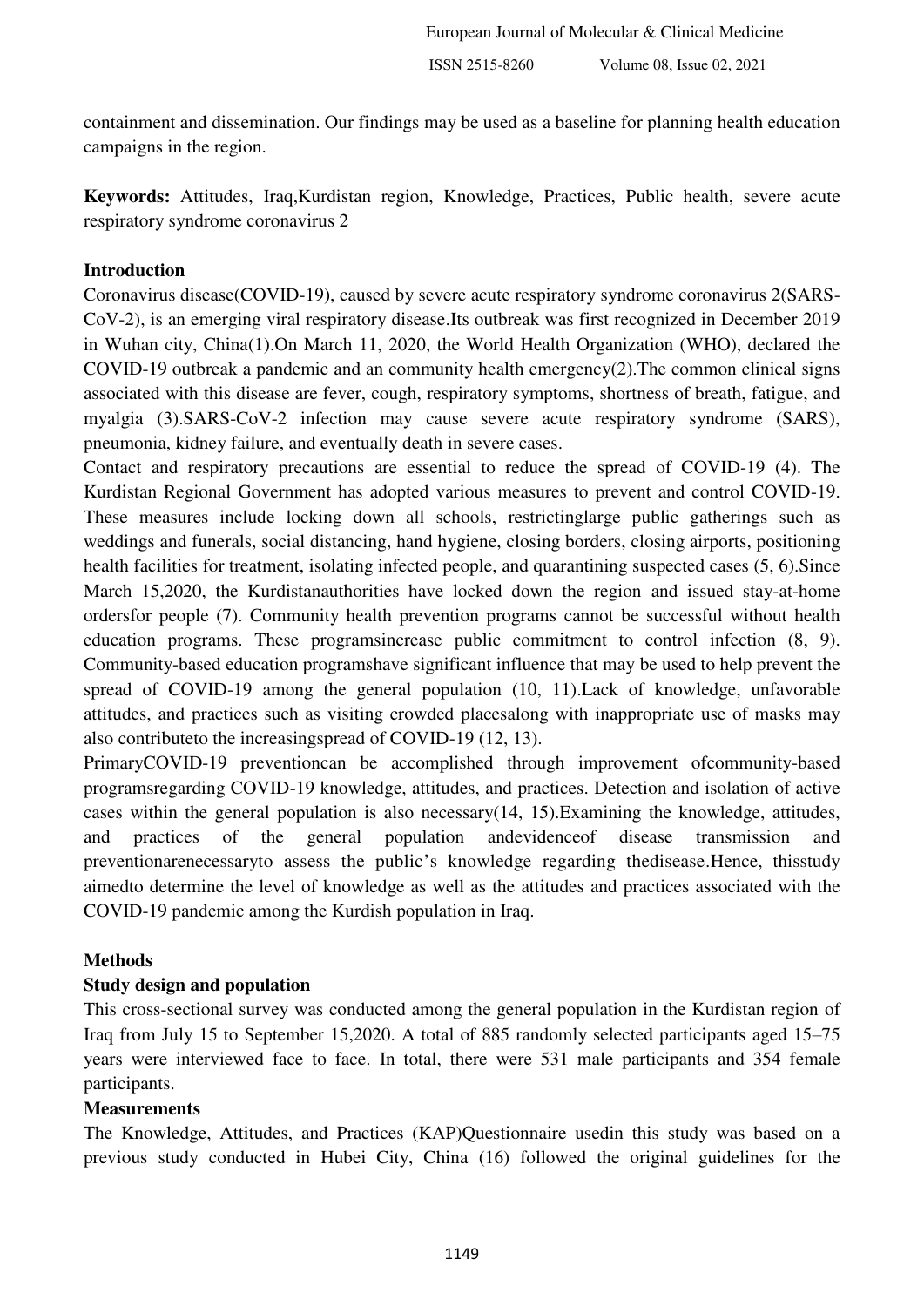management of COVID-19 put forth by the National Health Commission of the People's Republic of China [\(17\)](#page-7-1)

The study questionnaire was composed of two sections. The first section consisted of demographic characteristics, includingsex, age, education level, marital status, and place of residence (the three provinces in the Kurdistan region of Iraq including Duhok, Erbil, and Sulaimani).

The second section contained KAP questions. The knowledge component consistedof 12 questions (Table 1)—four questions (K1–K4) regarding the clinical manifestations of the infection, three questions (K5–K7) regarding the modesof transmission, and fivequestions (K8–K12) regarding the prevention and control of the infection. Participants answered "True," "False," or "I am not sure."Each correct answer was givena score of 1, and an incorrect answer or no answer was given a score of 0. A subject received a total knowledge score of 0–12, with higher scores representing angood level of knowledge concerning COVID-19.

In addition, attitudes toward COVID-19 were assessed using two questions (A1 and A2; Table 1). The first questionmeasured agreement or disagreement concerning whether COVID-19 was completely controlled. The second question measured the confidence of Kurdish people's capability to win the fight against the disease.Further, practices were assessedusedtwo questionsregarding behavior (P1 and P2;Table 1). These questions asked participants to report whether they had visited a crowded area and whether they used a face mask when leaving home during thepandemic.

#### **Ethics consideration**

The study procedure, methods of obtaining consent, and format of informed consent were approved by the Ethical and Scientific Committee of Zakho Medical College, University of Zakho. Informed consent was obtained from all participants prior to the interviews.

#### **Statistical analysis**

Knowledge scores, attitudes, and practices of the various subjects, according to demographic characteristics, were compared using one-way analysis of variance, the independent samples *t*-test, or the chi-square and Fisher's exact test as appropriate.A *p*-value of <0.05 was considered statistically significant.GraphPad Prism version 8 software was used for statistical analysis.

#### **Results**

#### **Demographic characteristics**

A total of 855 subjects were recruited for this study. The average age of the participants was 31.79 years (standard deviation: 11.98, range: 15–79). Approximately 531 (60.0%) participants were male, and 371 (41.92%) participants were from Erbil province (Table 2).In total, 455 (51.41%) participants were aged 15–29 years, and 522 (58.98%)participants were married.Additional demographic characteristics are shown in Table 2.

#### **Assessment of knowledge**

The correct answer rate for all 12 questions regarding knowledge of COVID-19 was  $37.51\%$ 89.03%.The correct answer rates for the knowledge of each item are listed in Table 1. The mean COVID-19 knowledge score was  $9.19 \pm 2.91$ (range: 2–12, Table 2). Thisdemonstrated a moderateto-high rate of knowledge. COVID-19 knowledge scores were significantly associated with age,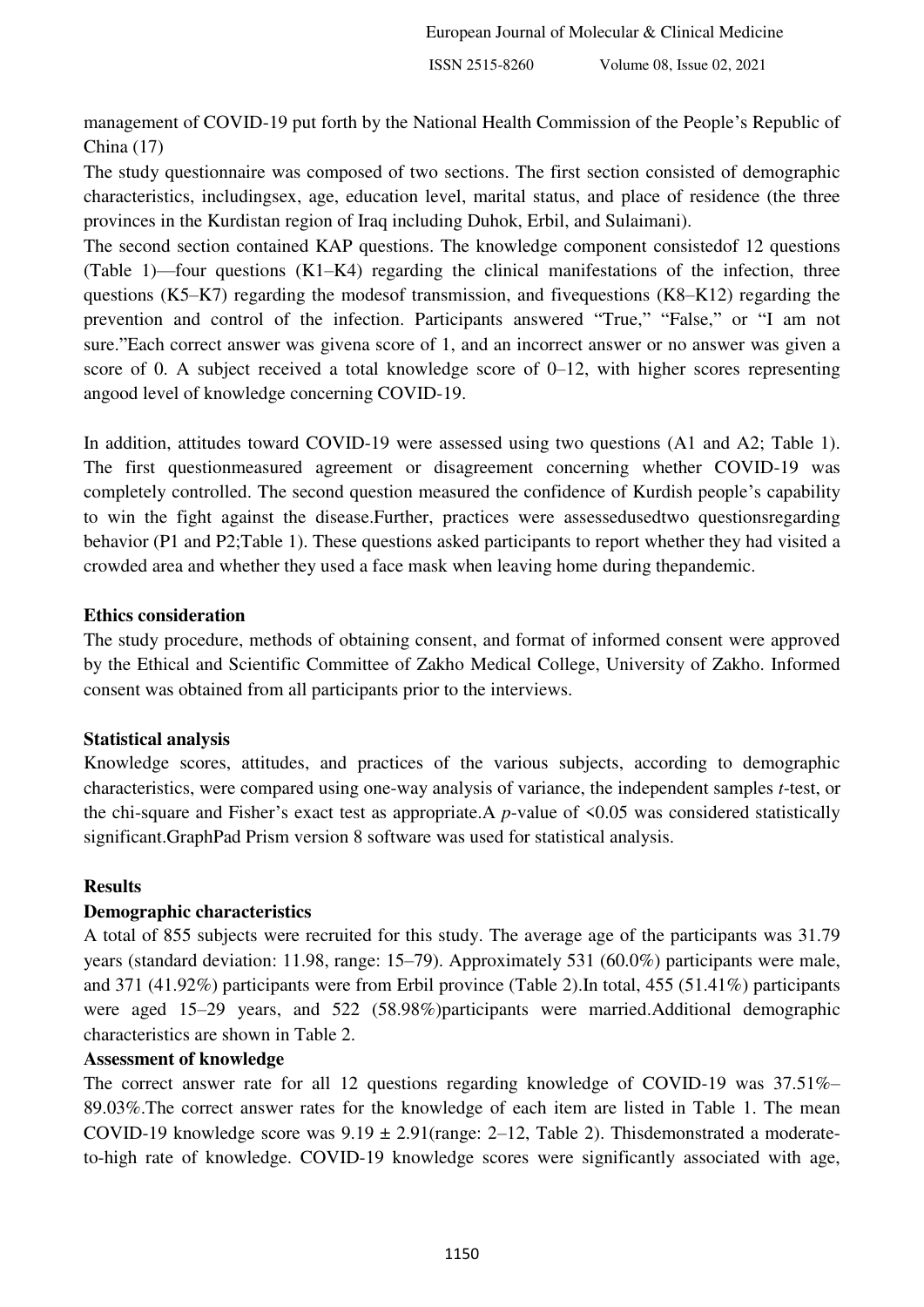place of residence, and education level ( $P$ <0.001, Table 2).Sex ( $p$ <0.67) and marital status ( $p$ <0.188) were not significantly associated with knowledge scores (Table 2).

The average rate of COVID-19 knowledge among the Kurdish people was 76.31% (Table 3).Participants showed high knowledge toward infection prevention and controlsubscale with 85.31% correct answers (Table 3). The lowest subscale scores were for the clinical manifestations of the disease (65.73%, Table 3).

#### **Assessment of attitudes**

Participants demonstrated mixed opinionson whether COVID-19 will be successfully controlled. Approximately 546 (61.69%) subjects agreed that the infectionwill be controlled (Figure 1). Participants' attitudes toward final success were significantly associated with all demographic variables. except marital status ( $p$ <0.94, Table 4). In addition, participants responding "Disagree" and "I am not sure" regarding the final success in controlling the infection hadsignificantly lower COVID-19 knowledge scores than thoseresponding "Agree" (*p*<0.001, Table 4).Approximately572 (64.63%) respondents were confident that the Kurdish authority would be successful, while the remaining 313 (35.37%) respondents disagreed (Figure 1). The attitudesconcerning confidence in winning the battle against the pandemic differed significantly with age ( $P \le 0.001$ ) and place of residence ( $P \le 0.001$ , Table 4). Furthermore, the total knowledge scores were notably lower in people without confidencethan in those with confidence regarding winning the fight against the pandemic(*P*   $0.001$ , Table 4).

#### **Assessment of practices**

In terms of practice, nearly 372 (42.03%)participants reported that they hadnot visited a crowded area in recent days (Figure 2). The rate of this practice among participants differed significantly by sex (*P*<0.002), age (*p*<0.02), and place of residence (*p*<0.006, Table 5). Additionally, approximately 533 (60.22%) participants reported that they currently used a mask when leaving home (Figure 2). The rate of this practice differed significantly according to the demographic characteristics of the participants (Table 5). Furthermore, people who visited a crowded place had a significantly lower knowledge score than those who did not  $(P \le 0.01$ , Table 5). In addition, peoplewho wore a mask outside the homehad a significantly higher knowledge score than those who did not (P<0.001, Table 5).

#### **Discussion**

In the present study, the overall knowledge score regarding COVID-19 was  $76.31\%$  among the general population. Participants showed good knowledge concerning the prevention and control of the infection (85.31%). This revealed that the massive community education campaigns (specificallyvia social media) during the outbreak were successful in providing active health education. This result is consistent with that reported by many other studies on COVID-19 KAP among university students in China [\(18\)](#page-7-2)and the Kurdistan region of Iraq [\(13\)](#page-6-12). However, compared to other studies involving the general population of China [\(16\)](#page-7-0), the Kurdish participants of this studyhad a significantly lower COVID-19knowledge score. Among the Chinese population, the knowledge score was 90%. However, the Kurdish participants correctly answered approximately 76.31%questions. This is most likely because the Chinese study measured COVID-19 symptoms using direct questions rather than requesting the participants to select from multiple responses. Our study also revealed that the knowledge scores of individuals aged >50 years, people living in Erbil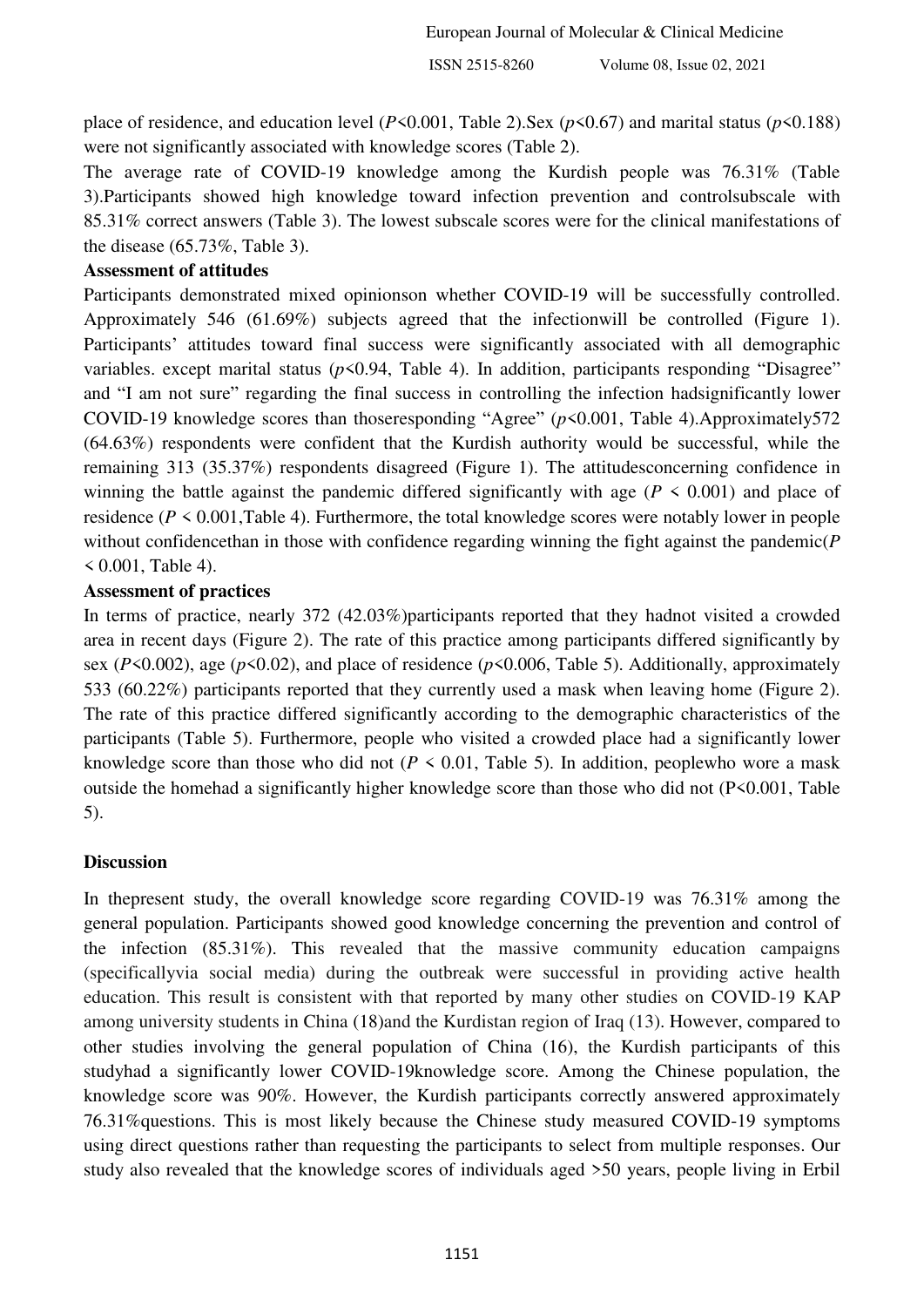province, and individualswho had a master's degree or above had significantly higher scores than other participants (*P*<0.001). In addition,knowledge scores were significantly higher in Duhok province than in other provinces  $(p<0.001)$ . Hence, the case fatality rate of COVID-19 in Duhok province was lower than that in other provinces [\(19\)](#page-7-3). Generally, most participants had good knowledge regarding the clinical symptoms, treatment, vaccine unavailability, and methods of prevention and control of COVID-19. This is in line with results of studies conducted in Vietnam [\(20\)](#page-7-4) and China [\(16\)](#page-7-0)concerning COVID-19KAP. Furthermore, our results regarding the differences in responses according to age, sex, marital status, and education level related to COVID-19 KAP were very similar to those of previous studies conducted in Iraq [\(13\)](#page-6-12).

It is important to note that approximately 85.31% participants correctly answered questions regarding COVID‑19 prevention and control measures, and 77.36% correctly answered questions regarding modesof transmission. The good knowledge of these participants may be explained by several factors. These include the seriousness of the infection and the effectiveness of media campaigns and educational programs concerning the disease in the region. In addition, this sufficient knowledge reflects a good relationship between participant's understanding and the information available regarding COVID-19. This includes information on social media, on television, and in literature. However, participants were only confused regarding knowledge questions about the clinical manifestations of the disease (65.73%), particularly the question "Unlike the common cold, stuffy nose, runny nose, and sneezing are less common." The confusion among participants may be due to misinformation regarding COVID-19. These results suggest that social media campaigns must focus on the clinical manifestations of the disease and isolation of suspected and active cases to avoid an outbreak in the region.

This study reports another important finding—most respondents had an optimistic attitude toward conqueringCOVID-19. This is expected because the outbreak is widely covered by regional and international social media. The Kurdishpeople's positive attitude was attributed to the unprecedented control measures implementedby the Kurdistan regional government to prevent the spread of COVID‑19 [\(5\)](#page-6-4). Themeasures included lockdown of cities, workplaces, shopping malls, and closure of educational institutions. Nearly 62.0% participants were confident that the COVID-19 pandemicwould eventually be controlled, and 64.63% participants were confident that the Kurdistan region would win the fight against the COVID-19 pandemic. It was projected that most participants would be optimists regarding the questions related to attitude as substantial time has passed since the pandemic situation was declared. These findings are consistent with those of several previous studies on COVID-19 in Iraq and China [\(13,](#page-6-12) [16\)](#page-7-0), in which most of the respondents agreed that the COVID-19 pandemic would be successfully controlled. They expressed confidence that their region would win the fight against COVID-19 and that their country was working satisfactorily to control the pandemic. During the COVID-19 pandemic, there was a shortage of personal protective equipment globally to help prevent the pandemic [\(21\)](#page-7-5). This would be why some participants had an unfavorable attitude. It was also observed that sex, age, place of residence, and education levelswere significantly associated with attitudes toward COVID-19. In addition, the present study found that higher knowledge scores concerning the infection were significantly associated with a higher likelihood of optimistic attitudes and good practices during the COVID‑19 pandemic.

Surprisingly, more than half of the recruited subjects (57.97%) did not avoid crowded places and only approximately 40% respondents used a face mask when leaving home. The emergence of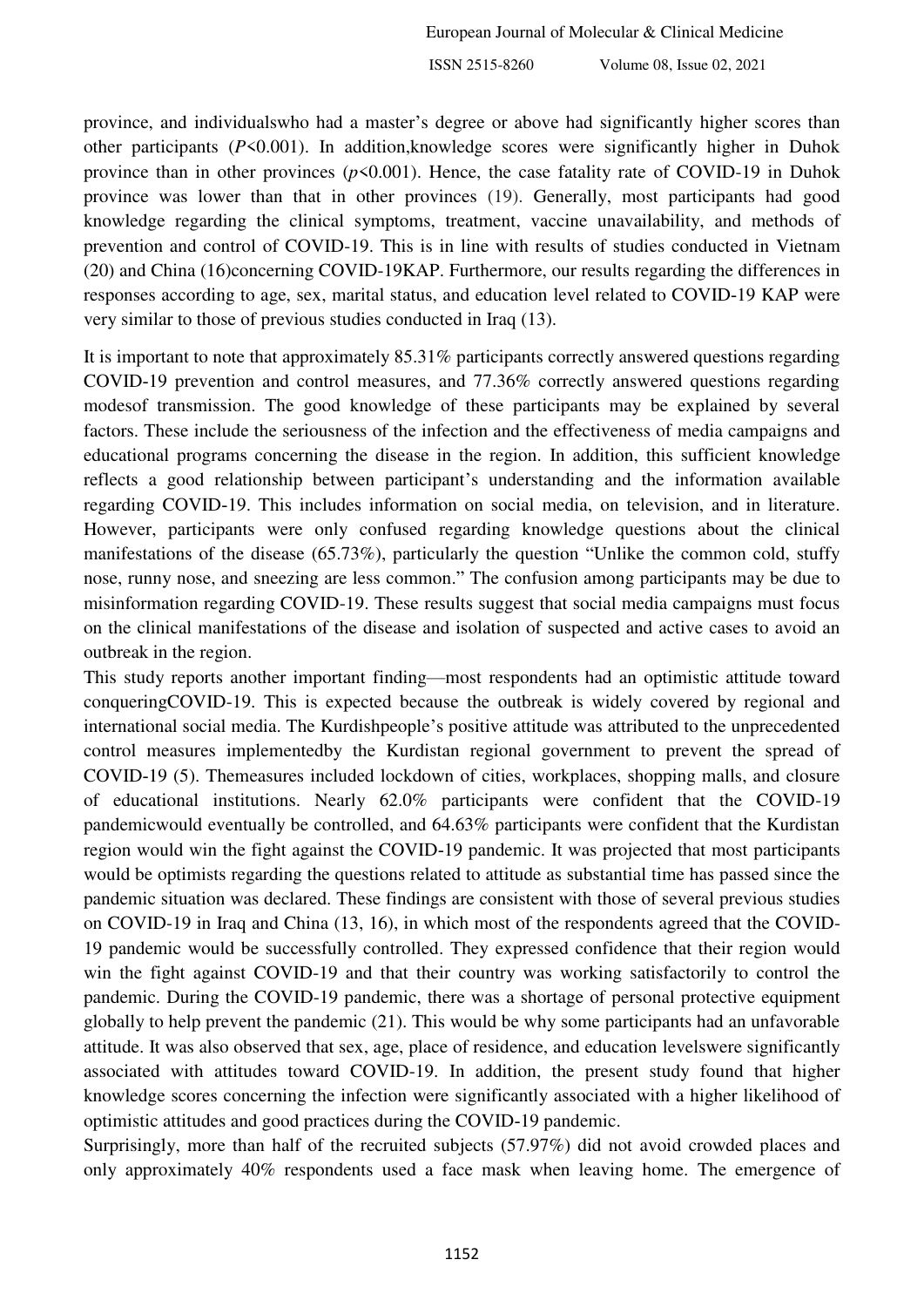COVID-19 caused a substantial rise in requests for hand sanitizers and medical face masks in the region, and supplies were very limited. The limited supply of face masks meant that most of the community were unable to obtain them. Our findings are consistent with those of studies performed in Malaysia [\(22\)](#page-7-6) where only half of the participants (51.2%) wore masks when leaving home. However, a study conducted in China during an outbreak found that 96.4% of the recruited participants avoided crowded places and 98% used a face mask whenleaving home during the COVID‑19 pandemic [\(16\)](#page-7-0). These results are consistent with those of several studies suggesting that higher education levels, sex, age, and knowledge predicted positive practices regarding COVID-19 [\(13,](#page-6-12) [16\)](#page-7-0). These differences could be due to participants who do not have satisfactory knowledge and are not educated; therefore, they are not likely to engage in positive practices. The majority of community-based studies and online surveys most likely recruited participants who could read and write. This might have affected the higher reports of high levels of knowledge scores, good attitudes, and positive practices associated with COVID-19 [\(22-25\)](#page-7-6).

The present study has several limitations. First, the study sampling method was conducted among a community via an in-depth interview (face-to-face interview), and the small sample size may not represent the general population of the region. Therefore, there is a probability of bias as underprivileged populations might not have been able to participate in this study. Second, social desirability bias was also possible, particularly regarding questions associated with attitudes and practices. Third, the KAP assessment of the instrument was previously designed based on a survey in China [\(16\)](#page-7-0). However, due to the constrained time and urgency of the study, we did not have time to create a new measurement and conduct validity and reliability testing procedures. Finally, possible factors related to knowledge, attitudes, and practices, including health literacy and risk perceptions [\(26\)](#page-7-7) were not analyzed in the present study. These factors may have been a valuable addition to the understanding of the knowledge, attitudes, and practices associated with COVID-19 in the Kurdistan region of Iraq.

#### **Conclusion**

The present study provides an inclusive assessment of the knowledge, attitudes, and practices of the Kurdish population regarding COVID-19. Our results suggest that the Kurdish people have good knowledge regarding COVID-19. They are largely positive in their outlook on overcoming the pandemic. The participants hadbetter knowledge on the prevention and control of the infection rather than that on the mode of transmission and/or clinical manifestations of the disease. Most participants were completely confident that the local authority of the region would control the infection successfully and would win the battle against COVID-19. In addition, most respondents avoided practices that increased the risk of spreading such infection, such as not using a mask when leaving home. These findings highlight that consistent messaging from local health authorities isa key point to improve public health knowledge and understanding of COVID-19. Furthermore, several peoplein the population may benefit from health education campaigns to raise COVID-19 knowledge and improve preventive measures against COVID-19. Our findings may be used as a baseline for planning health awareness education campaigns in the future.

#### **Acknowledgments**

We would like to thank all the subjects recruited in the present study for their voluntary cooperation, support, and essential information regarding COVID-19.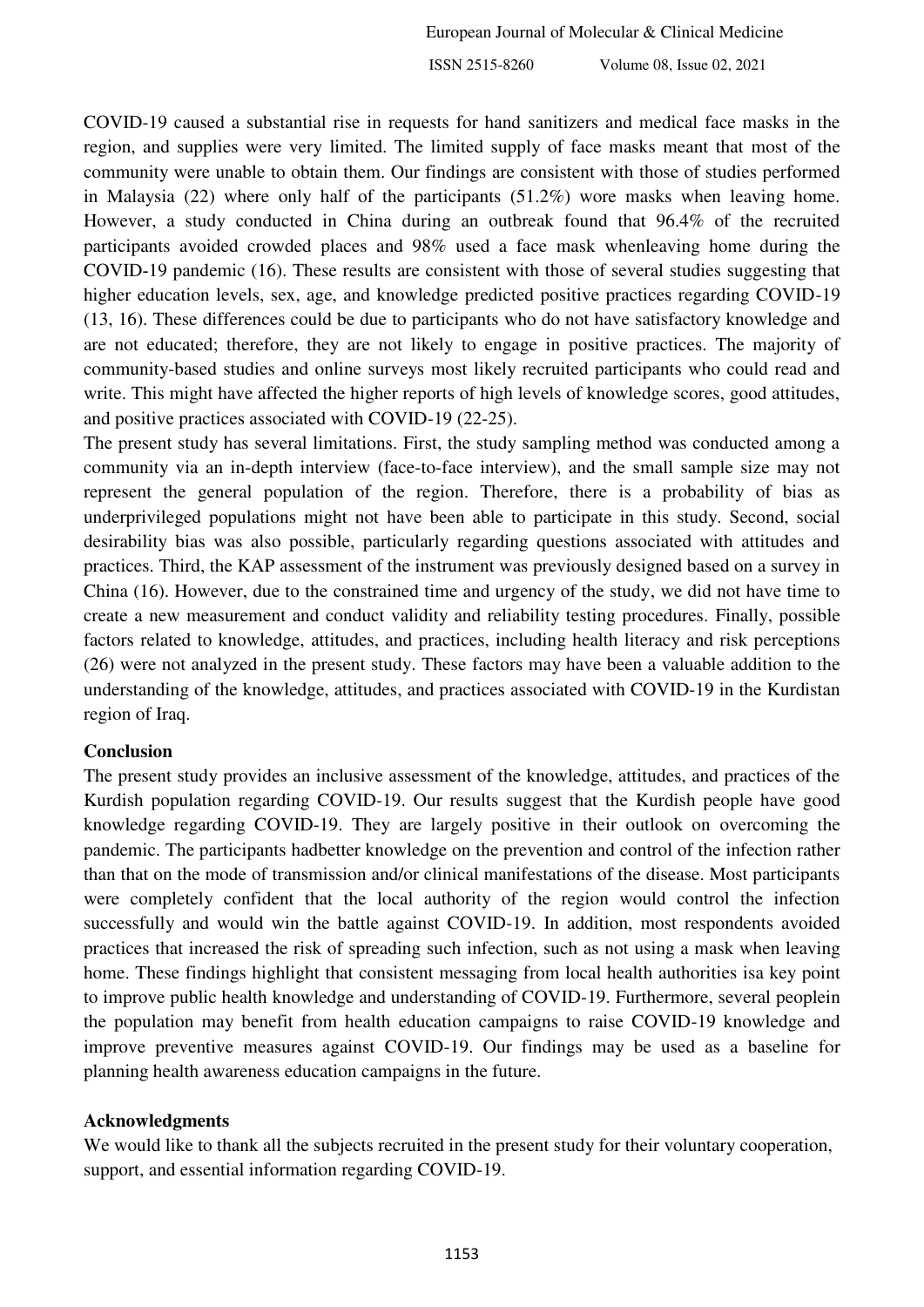**Financial support:** None

**Conflicts of interest:** There are no conflicts of interest.

# **References**

<span id="page-6-0"></span>1. Zhu N, Zhang D, Wang W, Li X, Yang B, Song J, et al. A Novel Coronavirus from Patients with Pneumonia in China, 2019. N Engl J Med. 2020;382(8):727-33.

<span id="page-6-1"></span>2. WHO. Rolling updates on coronavirus disease (COVID-19) 2020 [18/03/2020]. Available from: https:/[/www.who.int/emergencies/diseases/novel-coronavirus-2019/events-as-they-happen.](http://www.who.int/emergencies/diseases/novel-coronavirus-2019/events-as-they-happen)

<span id="page-6-2"></span>3. Chen N, Zhou M, Dong X, Qu J, Gong F, Han Y, et al. Epidemiological and clinical characteristics of 99 cases of 2019 novel coronavirus pneumonia in Wuhan, China: a descriptive study. Lancet (London, England). 2020;395(10223):507-13.

<span id="page-6-3"></span>4. Wang C, Horby PW, Hayden FG, Gao GF. A novel coronavirus outbreak of global health concern. Lancet (London, England). 2020;395(10223):470-3.

<span id="page-6-4"></span>5. Hussein NR, Naqid IA, Saleem ZSM, Musa DH, Ibrahim N. The Impact of Breaching Lockdown on the Spread of COVID-19 in Kurdistan Region, Iraq. Avicenna J Clin Microbiol Infect. 2020;7(1):34-5.

<span id="page-6-5"></span>6. Hussein NR, Naqid IA, Saleem ZSM, Almizori LA, Musa DH, Ibrahim N. A sharp increase in the number of COVID-19 cases and case fatality rates after lifting the lockdown in Kurdistan region of Iraq. Annals of Medicine and Surgery. 2020;57:140-2.

<span id="page-6-6"></span>7. Hussein NR. Possible Factors Associated with Low Case Fatality Rate of COVID-19 in Kurdistan Region, Iraq. J Kermanshah Univ Med Sci. 2020;24(1):e103393.

<span id="page-6-7"></span>8. Ajilore K, Atakiti I, Onyenankeya K. College students' knowledge, attitudes and adherence to public service announcements on Ebola in Nigeria: Suggestions for improving future Ebola prevention education programmes. Health Education Journal. 2017;76:001789691771096.

<span id="page-6-8"></span>9. Hussein NR, Naqid IA, Saleem ZSM. A Retrospective Descriptive Study Characterizing Coronavirus Disease Epidemiology among People in the Kurdistan Region, Iraq. Mediterr J Hematol Infect Dis. 2020;12(1):e2020061-e.

<span id="page-6-9"></span>10. Person B, Sy F, Holton K, Govert B, Liang A. Fear and stigma: the epidemic within the SARS outbreak. Emerging infectious diseases. 2004;10(2):358-63.

<span id="page-6-10"></span>11. Bell DM, World Health Organization Working Group on I, Community Transmission of S. Public health interventions and SARS spread, 2003. Emerging infectious diseases. 2004;10(11):1900-6.

<span id="page-6-11"></span>12. Huynh T. The COVID-19 risk perception: A survey on socioeconomics and media attention. Economics Bulletin. 2020;40:758-64.

<span id="page-6-12"></span>13. Hussein NR, Naqid IA, Jacksi K, Abdi BA. Assessment of knowledge, attitudes, and practices toward COVID-19 virus among university students in Kurdistan region, Iraq: Online crosssectional study. Journal of family medicine and primary care. 2020;9(9):4809-14.

<span id="page-6-13"></span>14. Olum R, Chekwech G, Wekha G, Nassozi D, Bongomin F. Coronavirus Disease-2019: Knowledge, Attitude, and Practices of Health Care Workers at Makerere University Teaching Hospitals, Uganda. Frontiers in Public Health. 2020;8.

<span id="page-6-14"></span>15. Alzoubi H, Alnawaiseh N, Al-Mnayyis A, Lubad M, Aqel A, Al-Shagahin H. COVID-19 - Knowledge, Attitude and Practice among Medical and Non-Medical University Students in Jordan. Journal of Pure and Applied Microbiology. 2020;14:17-24.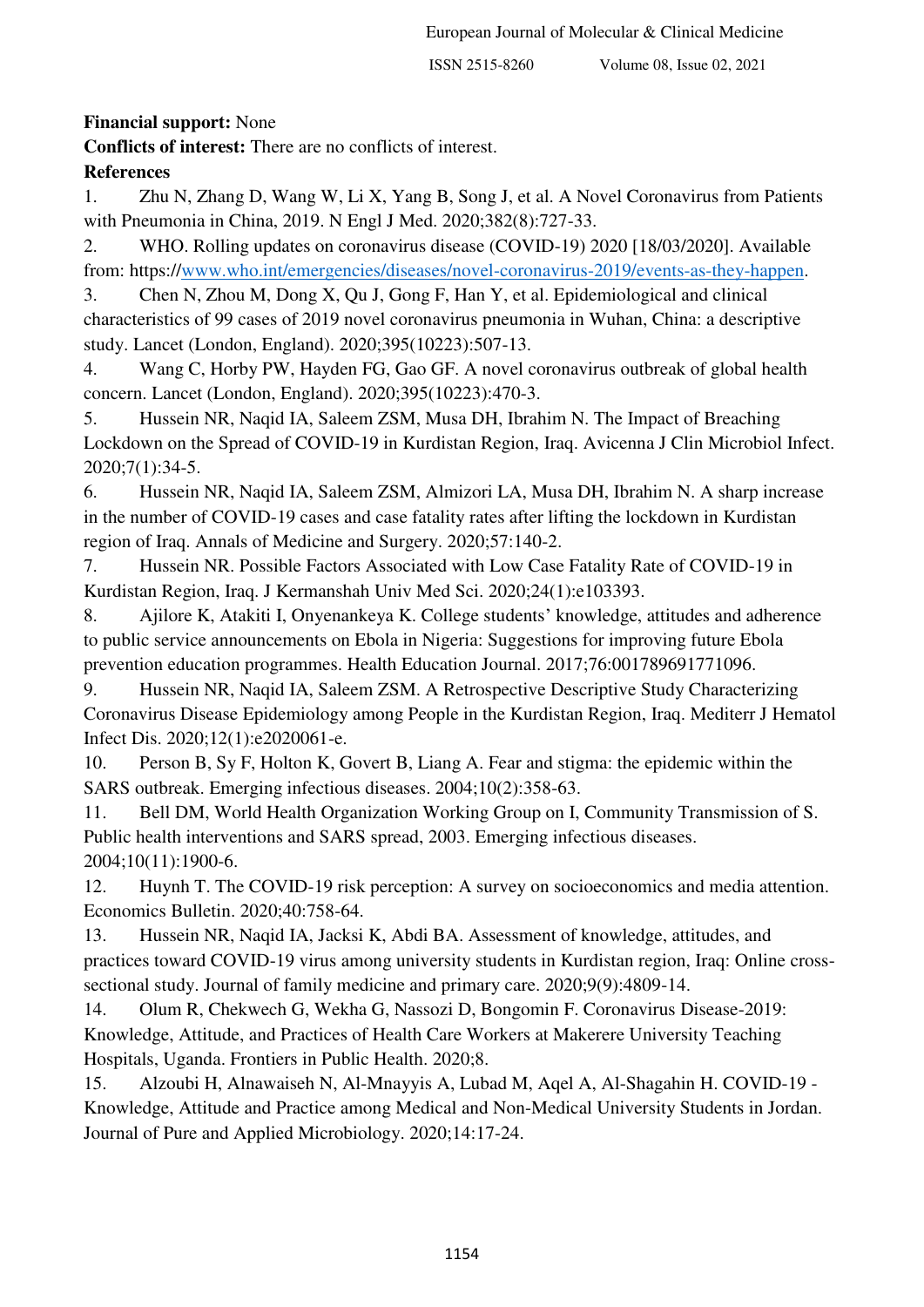<span id="page-7-0"></span>16. Zhong B-L, Luo W, Li H-M, Zhang Q-Q, Liu X-G, Li W-T, et al. Knowledge, attitudes, and practices towards COVID-19 among Chinese residents during the rapid rise period of the COVID-19 outbreak: a quick online cross-sectional survey. Int J Biol Sci. 2020;16(10):1745-52.

<span id="page-7-1"></span>17. NHC. National Health Commission of the People's Republic of China. A protocol for community prevention and control of the 2019 novel coronavirus (2019-nCoV) infected pneumonia (trial version). .<http://wwwnhcgovcn/jkj/s3577/202001/dd1e502534004a8d88b6a10f329a3>369shtml (access May 01, 2020) 2020.

<span id="page-7-2"></span>18. Peng Y, Pei C, Zheng Y, Wang J, Zhang K, Zheng Z, et al. A cross-sectional survey of knowledge, attitude and practice associated with COVID-19 among undergraduate students in China. BMC Public Health. 2020;20(1):1292.

<span id="page-7-3"></span>19. MoH. Latest Information about Coronavirus (COVID-19): MoH; 2020 [cited 2020 10/4/2020]. Available from: https://gov.krd/coronavirus-en/.

<span id="page-7-4"></span>20. Giao H, Thi Ngoc Han N, Khanh T, Ngan V, Tam V, Le An P. Knowledge and attitude toward COVID-19 among healthcare workers at District 2 Hospital, Ho Chi Minh City. Asian Pacific Journal of Tropical Medicine. 2020;13.

<span id="page-7-5"></span>21. Hussein NR, Musa DH, Ibrahim N, Naqid IA, M. Saleem ZS, Jacksi K. Impact of Covid-19 pandemic on surgical practice in Kurdistan, Iraq: An online cross-sectional survey. International Journal of Surgery Open. 2020;27:47-51.

<span id="page-7-6"></span>22. Azlan AA, Hamzah MR, Sern TJ, Ayub SH, Mohamad E. Public knowledge, attitudes and practices towards COVID-19: A cross-sectional study in Malaysia. PLOS ONE. 2020;15(5):e0233668.

23. Alahdal H, Basingab F, Alotaibi R. An analytical study on the awareness, attitude and practice during the COVID-19 pandemic in Riyadh, Saudi Arabia. Journal of Infection and Public Health. 2020;13(10):1446-52.

24. Abdelhafiz AS, Mohammed Z, Ibrahim ME, Ziady HH, Alorabi M, Ayyad M, et al. Knowledge, Perceptions, and Attitude of Egyptians Towards the Novel Coronavirus Disease (COVID-19). Journal of community health. 2020;45(5):881-90.

25. Hussain A, Garima T, Singh B, Ram R, Tripti R. Knowledge, attitudes, and practices towards COVID-19 among Nepalese Residents: A quick online cross-sectional survey. Asian Journal of Medical Sciences. 2020;11:6-11.

<span id="page-7-7"></span>26. Hamzah M, Mohamad E, Abdullah MY. Influence of health literacy on health information seeking behavior among students in public university. Jurnal Komunikasi: Malaysian Journal of Communication. 2016;32:405-24.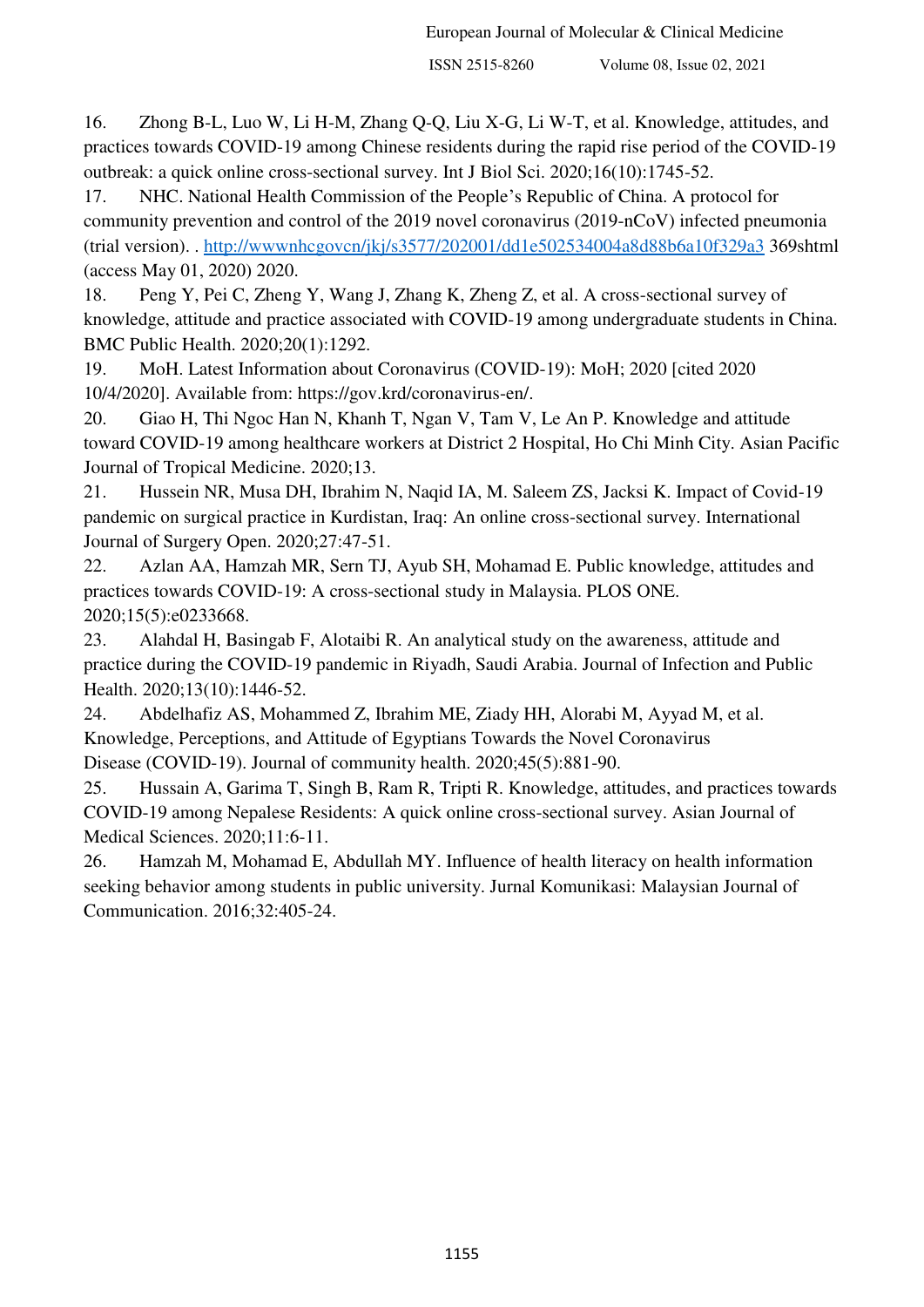ISSN 2515-8260 Volume 08, Issue 02, 2021

# **Table 1. Questionnaire regarding knowledge, attitudes, and practices toward COVID-19 among the general population**

| <b>Questions</b>                                                                                                            | <b>Statement</b> |                |          |
|-----------------------------------------------------------------------------------------------------------------------------|------------------|----------------|----------|
| Knowledge toward COVID-19 (correct rate, % of total participants)                                                           |                  |                |          |
| K1. The main clinical symptoms of COVID-19 are fever, fatigue, dry cough, and myalgia (89.03%)                              |                  | TRUE FALSE     | Not sure |
| K2. Unlike the common cold, stuffy nose, runny nose, and sneezing are less common in persons infected with COVID-19         |                  |                |          |
| $(37.51\%)$                                                                                                                 |                  | TRUE FALSE     | Not sure |
| K3. There currently is no effective cure for COVID-19, but early symptomatic and supportive treatment can help most         |                  |                |          |
| patients recover from the infection (83.39%)                                                                                |                  | TRUE FALSE     | Not sure |
| K4. Not all persons with COVID-19 will develop to severe cases. Only those who are elderly, have chronic illnesses, and are |                  |                |          |
| obese are more likely to be severe cases (52.99%)                                                                           | TRUE             | <b>FALSE</b>   | Not sure |
| K5. Eating or contacting wild animals would result in the infection by the COVID-19 virus (74.24%)                          | <b>TRUE</b>      | <b>FALSE</b>   | Not sure |
| K6. Persons with COVID-2019 cannot infect the virus to others when a fever is not present (79.77%)                          | <b>TRUE</b>      | <b>FALSE</b>   | Not sure |
| K7. SARS-CoV-2 spreads via respiratory droplets of infected individuals (78.08%)                                            | <b>TRUE</b>      | <b>FALSE</b>   | Not sure |
| K8. Ordinary residents can wear general medical masks to prevent COVID-19 (77.74%)                                          | TRUE             | <b>FALSE</b>   | Not sure |
| K9. It is not necessary for children and young adults to take measures to prevent COVID-19 (85.05%)                         |                  | TRUE FALSE     | Not sure |
| K10. To prevent COVID-19, individuals should avoid going to crowded places such as train stations and avoid taking public   |                  |                |          |
| transportations $(88.71\%)$                                                                                                 |                  | TRUE FALSE     | Not sure |
| K11. Isolation and treatment of people with COVID-19 are effective ways to reduce the spread of the disease (73.35%)        |                  | TRUE FALSE     | Not sure |
| K12. People who have contact with someone infected with COVID-19 should be immediately isolated in a proper place. In       |                  |                |          |
| general, the observation period is 14 days $(81.69\%)$                                                                      |                  | TRUE FALSE     | Not sure |
| <b>Attitudes toward COVID-19</b>                                                                                            |                  |                |          |
| A1. Do you agree that COVID-19 will finally be successfully controlled?                                                     | Agree            | Disagree       | Not sure |
| A2. Do you have confidence that Kurdistan can win the battle against COVID-19?                                              | <b>YES</b>       | NO             |          |
| <b>Practices toward COVID-19</b>                                                                                            |                  |                |          |
| P1. Have you visited to any crowded place in recent days?                                                                   | <b>YES</b>       | N <sub>O</sub> |          |
| P2. Have you worn a mask when leaving home in recent days?                                                                  | <b>YES</b>       | NO             |          |

COVID-19, coronavirus disease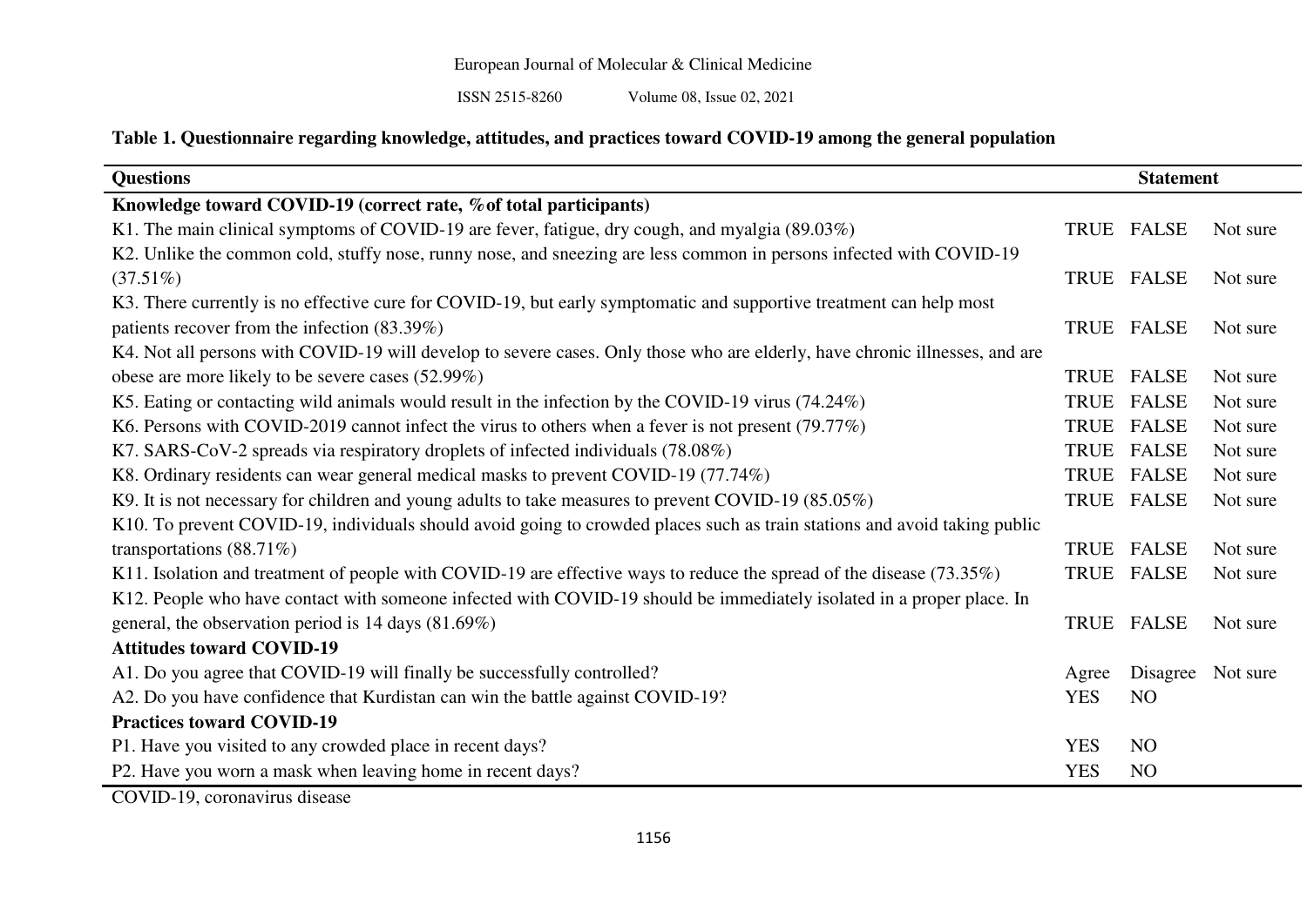| <b>Variables</b>           | No. of participants $(\%)$ | Knowledge score (mean $\pm$ SD) p-value |           |
|----------------------------|----------------------------|-----------------------------------------|-----------|
| <u>Sex</u>                 |                            |                                         |           |
| Male                       | 531 (60.0)                 | $9.08 \pm 2.09$                         | $p$ <0.67 |
| Female                     | 354 (40.0)                 | $9.02 \pm 2.07$                         |           |
| <u>Age (year)</u>          |                            |                                         |           |
| $15 - 29$                  | 455 (51.41)                | $8.94 \pm 2.0$                          | p<0.008   |
| 30-49                      | 321 (36.27)                | $9.07 \pm 2.04$                         |           |
| >50                        | 109(12.32)                 | $9.51 \pm 2.41$                         |           |
| <b>Marital status</b>      |                            |                                         |           |
| Single                     | 363 (41.02)                | $8.94 \pm 2.09$                         | p<0.188   |
| Married                    | 522 (58.98)                | $9.13 \pm 2.07$                         |           |
| <b>Place of residence</b>  |                            |                                         |           |
| Duhok                      | 243 (27.34)                | $9.76 \pm 1.63$                         | p<0.001   |
| Erbil                      | 371 (41.92)                | $8.54 \pm 2.39$                         |           |
| Sulaimani                  | 271 (30.62)                | $9.13 \pm 1.76$                         |           |
| <b>Education level</b>     |                            |                                         |           |
| None                       | 57 (6.44)                  | $9.05 \pm 2.38$                         | p<0.001   |
| Secondary school and below | 126(14.24)                 | $8.75 \pm 2.09$                         |           |
| High school                | 213 (24.07)                | $8.89 \pm 2.27$                         |           |
| Diploma degree             | 158 (17.85)                | $8.44 \pm 1.92$                         |           |
| Bachelor's degree          | 305 (34.46)                | $9.53 \pm 1.86$                         |           |
| Master's degree and above  | 26(2.94)                   | $10.08 \pm 1.57$                        |           |

| Table 2: Participant's demographic characteristics and knowledge scoresregarding COVID-19 by demographic variable |  |  |  |
|-------------------------------------------------------------------------------------------------------------------|--|--|--|
|-------------------------------------------------------------------------------------------------------------------|--|--|--|

COVID-19, coronavirus disease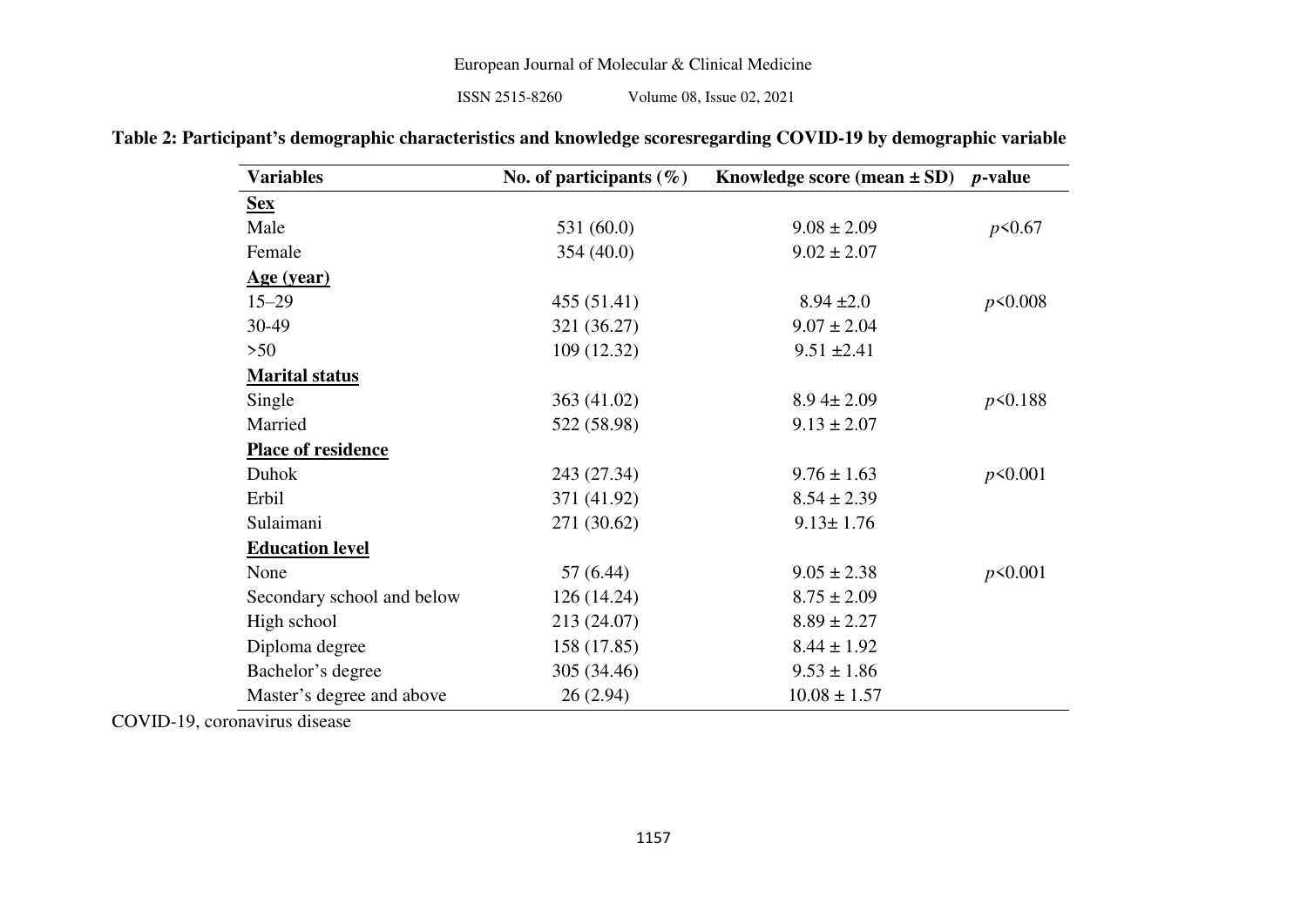ISSN 2515-8260 Volume 08, Issue 02, 2021

## **Table 3: Participants mean and percentage scores for COVID-19 knowledge among the general population**

| <b>Questions classification</b> | <b>Number of Questions</b> | Score (Mean $\pm$ Standard Deviation) | Percentage score $(\% )$ |
|---------------------------------|----------------------------|---------------------------------------|--------------------------|
| Clinical manifestations         | $(4)$ K1–K4                | $2.85 \pm 1.08$                       | 65.73                    |
| Routes of transmission          | $(3) K5-K8$                | $2.03 \pm 0.86$                       | 77.36                    |
| Prevention and control          | $(5)$ K9–K12               | $4.31 \pm 0.97$                       | 85.31                    |
| <b>Total knowledge scale</b>    | 12                         | $9.19 \pm 2.91$                       | 76.31                    |

COVID-19, coronavirus disease

#### **Table 4: Attitudes regarding COVID-19 by demographic variable among thegeneral population**

|                       |           |                                  |            |                 | Attitudes regarding COVID-19, No (%) or Mean (Standard Deviation) |                |               |
|-----------------------|-----------|----------------------------------|------------|-----------------|-------------------------------------------------------------------|----------------|---------------|
| <b>Variable</b>       |           | A1: Final success in controlling |            |                 | A2: Confidence of winning                                         |                |               |
|                       |           |                                  | Don't      |                 |                                                                   |                |               |
|                       | Agree     | <b>Disagree</b>                  | know       | <i>p</i> -value | Yes                                                               | N <sub>0</sub> | $p$ -value    |
| <b>Sex</b>            |           |                                  |            |                 |                                                                   |                |               |
|                       | 343       |                                  |            |                 |                                                                   |                |               |
| Male                  | (38.76)   | 90(10.17)                        | 98 (11.07) | p<0.007         | 351 (39.66)                                                       | 180 (20.34)    | $p \le 0.214$ |
|                       | 203       |                                  |            |                 |                                                                   |                |               |
| Female                | (22.94)   | 54(6.10)                         | 97 (10.96) |                 | 224(25.31)                                                        | 130 (14.69)    |               |
| Age (year)            |           |                                  |            |                 |                                                                   |                |               |
|                       | 270       |                                  | 129        |                 |                                                                   |                |               |
| $15 - 29$             | (30.51)   | 56(6.33)                         | (14.58)    | p<0.001         | 270 (30.51)                                                       | 185(20.90)     | p < 0.001     |
|                       | 205       |                                  |            |                 |                                                                   |                |               |
| $30 - 49$             | (23.16)   | 56 (6.33)                        | 60(6.78)   |                 | 235(26.55)                                                        | 86 (9.72)      |               |
| $>50$                 | 71 (8.02) | 32(3.62)                         | 6(0.68)    |                 | 70 (70.91)                                                        | 39 (4.61)      |               |
| <b>Marital status</b> |           |                                  |            |                 |                                                                   |                |               |
| Single                | 225       | 60(6.78)                         | 78 (8.81)  | $p \le 0.94$    | 231(26.10)                                                        | 132 (14.92)    | p<0.328       |
|                       |           |                                  |            | <b>1150</b>     |                                                                   |                |               |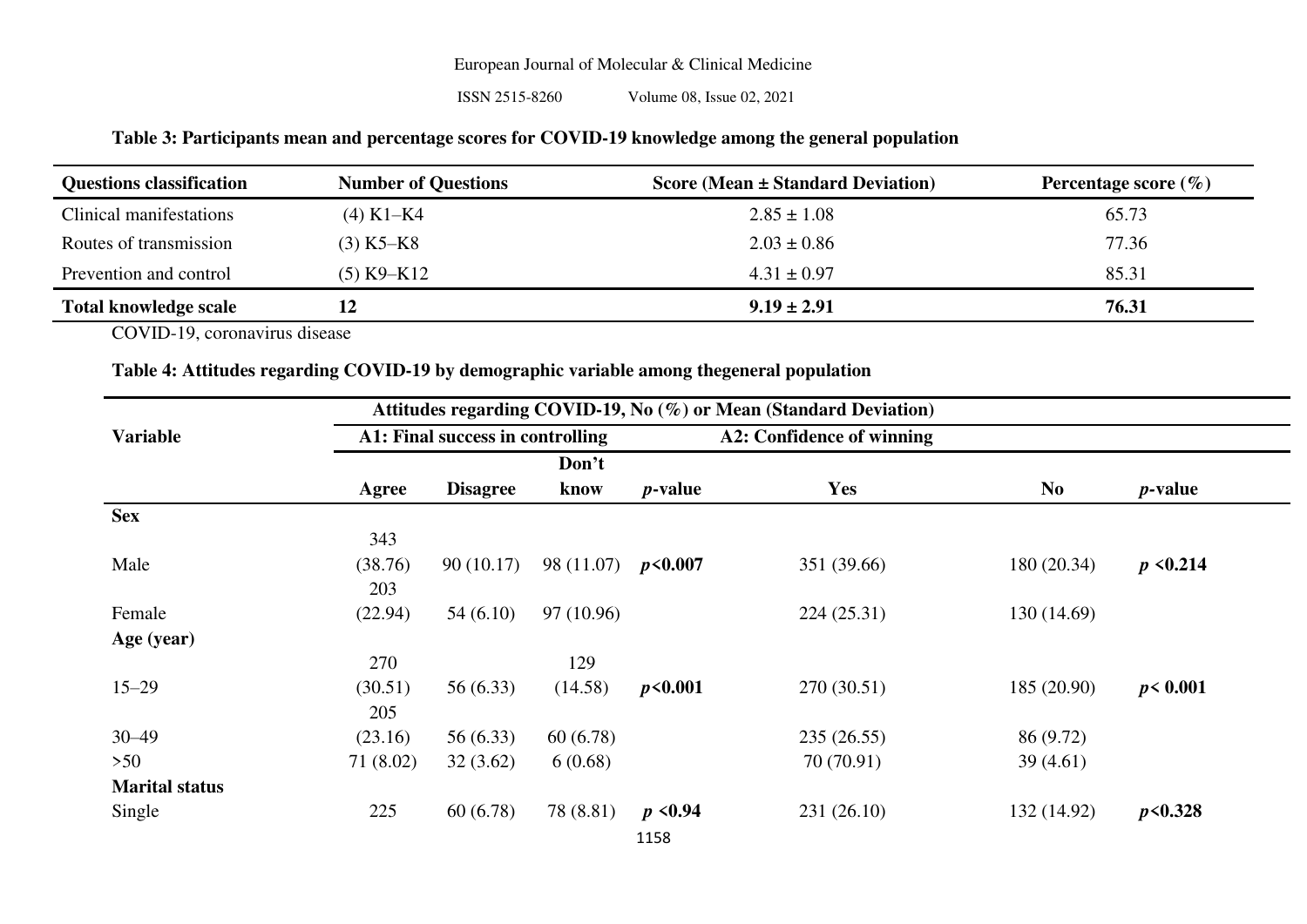| ISSN 2515-8260 | Volume 08, Issue 02, 2021 |
|----------------|---------------------------|
|                |                           |

|                           | (25.42)   |           |                         |         |             |            |           |
|---------------------------|-----------|-----------|-------------------------|---------|-------------|------------|-----------|
|                           | 321       |           | 117                     |         |             |            |           |
| Married                   | (36.27)   | 84 (9.49) | (13.22)                 |         | 341 (38.53) | 181(20.45) |           |
| <b>Place of residence</b> |           |           |                         |         |             |            |           |
|                           | 139       |           |                         |         |             |            |           |
| Duhok                     | (15.71)   | 65(7.35)  | 39 (4.41)               | p<0.001 | 147(16.61)  | 96(10.85)  | p < 0.001 |
|                           | 220       |           | 108                     |         |             |            |           |
| Erbil                     | (24.86)   | 43 (4.86) | (12.20)                 |         | 216(24.41)  | 155(17.51) |           |
|                           | 187       |           |                         |         |             |            |           |
| Sulaimani                 | (21.13)   | 36(4.07)  | 48 (5.42)               |         | 218 (24.63) | 53 (5.99)  |           |
| <b>Education level</b>    |           |           |                         |         |             |            |           |
| None                      | 33(3.73)  | 12(1.36)  | 12(1.36)                | p<0.047 | 34(3.84)    | 23(2.59)   | p < 0.285 |
| Secondary school and      |           |           |                         |         |             |            |           |
| below                     | 68 (7.68) | 24(2.71)  | 34 (3.84)               |         | 81 (9.15)   | 45(5.09)   |           |
|                           | 146       |           |                         |         |             |            |           |
| High school               | (16.49)   | 24(2.71)  | 43 (4.86)               |         | 141 (15.93) | 72 (8.14)  |           |
| Diploma degree            | 87 (9.83) | 32(3.61)  | 39 (4.41)               |         | 97 (10.96)  | 61 (6.89)  |           |
|                           | 190       |           |                         |         |             |            |           |
| Bachelor's degree         | (21.47)   | 50(5.65)  | 65 (7.34)               |         | 200(22.59)  | 105(11.86) |           |
| Master's degree and above | 22(2.49)  | 2(0.23)   | 2(0.23)                 |         | 22(2.49)    | 4(0.45)    |           |
| <b>COVID-19 knowledge</b> | 9.44      | 9.19      |                         |         |             |            |           |
| score                     | (2.02)    | (2.19)    | 8.39 $(2.01)$ $p<0.001$ |         | 8.8(2.27)   | 9.19(1.96) | p < 0.001 |

**Table 5: Practicesassociated with the COVID-19 pandemic by demographic variable among the general population in the Kurdistan region of Iraq** 

**Practice toward COVID-19, No (%) or Mean (±Standard Deviation)**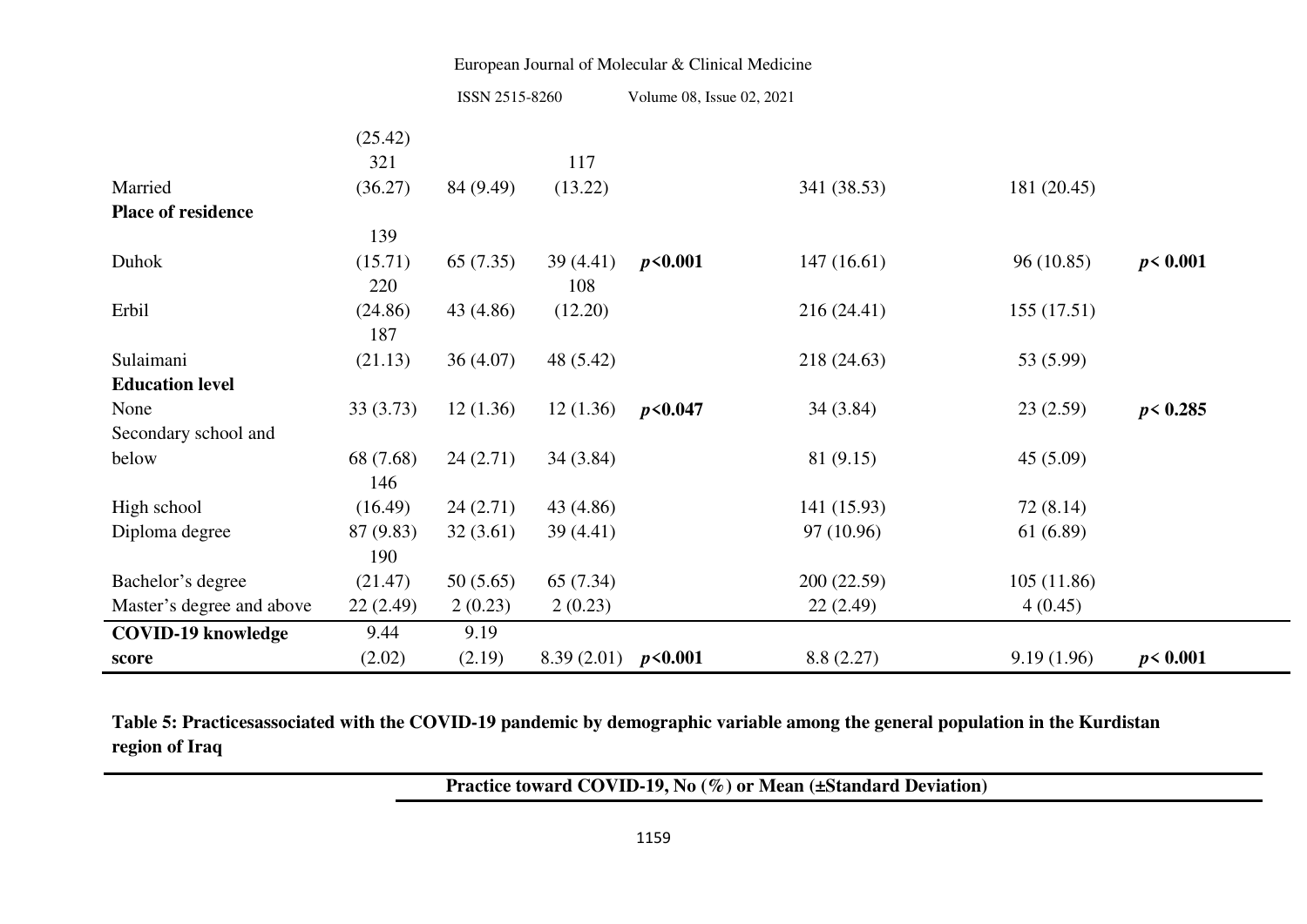ISSN 2515-8260 Volume 08, Issue 02, 2021

| <b>Variable</b>                 | P1: Visiting to a crowded place |                 |                 |                 | P2: wearing a mask |            |
|---------------------------------|---------------------------------|-----------------|-----------------|-----------------|--------------------|------------|
|                                 | Yes                             | N <sub>0</sub>  | <i>p</i> -value | Yes             | <b>No</b>          | $p$ -value |
| <b>Sex</b>                      |                                 |                 |                 |                 |                    |            |
| Male                            | 328                             | 202             | p < 0.002       | 304             | 227                | p < 0.016  |
| Female                          | 185                             | 170             |                 | 229             | 125                |            |
| Age (year)                      |                                 |                 |                 |                 |                    |            |
| $15 - 29$                       | 263                             | 192             | p < 0.029       | 252             | 203                | p < 0.008  |
| $30 - 49$                       | 197                             | 124             |                 | 207             | 114                |            |
| $>50$                           | 51                              | 58              |                 | 74              | 35                 |            |
| <b>Marital status</b>           |                                 |                 |                 |                 |                    |            |
| Single                          | 204                             | 157             | p<0.255         | 194             | 168                | p < 0.001  |
| Married                         | 309                             | 215             |                 | 339             | 184                |            |
| <b>Place of residence</b>       |                                 |                 |                 |                 |                    |            |
| Duhok                           | 148                             | 95              | p < 0.006       | 104             | 139                | p < 0.001  |
| Erbil                           | 192                             | 179             |                 | 283             | 88                 |            |
| Sulaimani                       | 172                             | 99              |                 | 146             | 125                |            |
| <b>Education level</b>          |                                 |                 |                 |                 |                    |            |
| None                            | 41                              | 16              | p < 0.208       | 20              | 37                 | p < 0.001  |
| Secondary school and below      | 71                              | 54              |                 | 62              | 64                 |            |
| High school                     | 131                             | 82              |                 | 113             | 100                |            |
| Diploma degree                  | 93                              | 65              |                 | 98              | 60                 |            |
| Bachelor's degree               | 167                             | 138             |                 | 215             | 90                 |            |
| Master's degree and above       | 14                              | 12              |                 | 24              | $\overline{2}$     |            |
| <b>COVID-19 knowledge score</b> | $8.9 \pm 2.04$                  | $9.26 \pm 2.12$ | p < 0.01        | $9.29 \pm 1.99$ | $8.69 \pm 2.15$    | p < 0.001  |